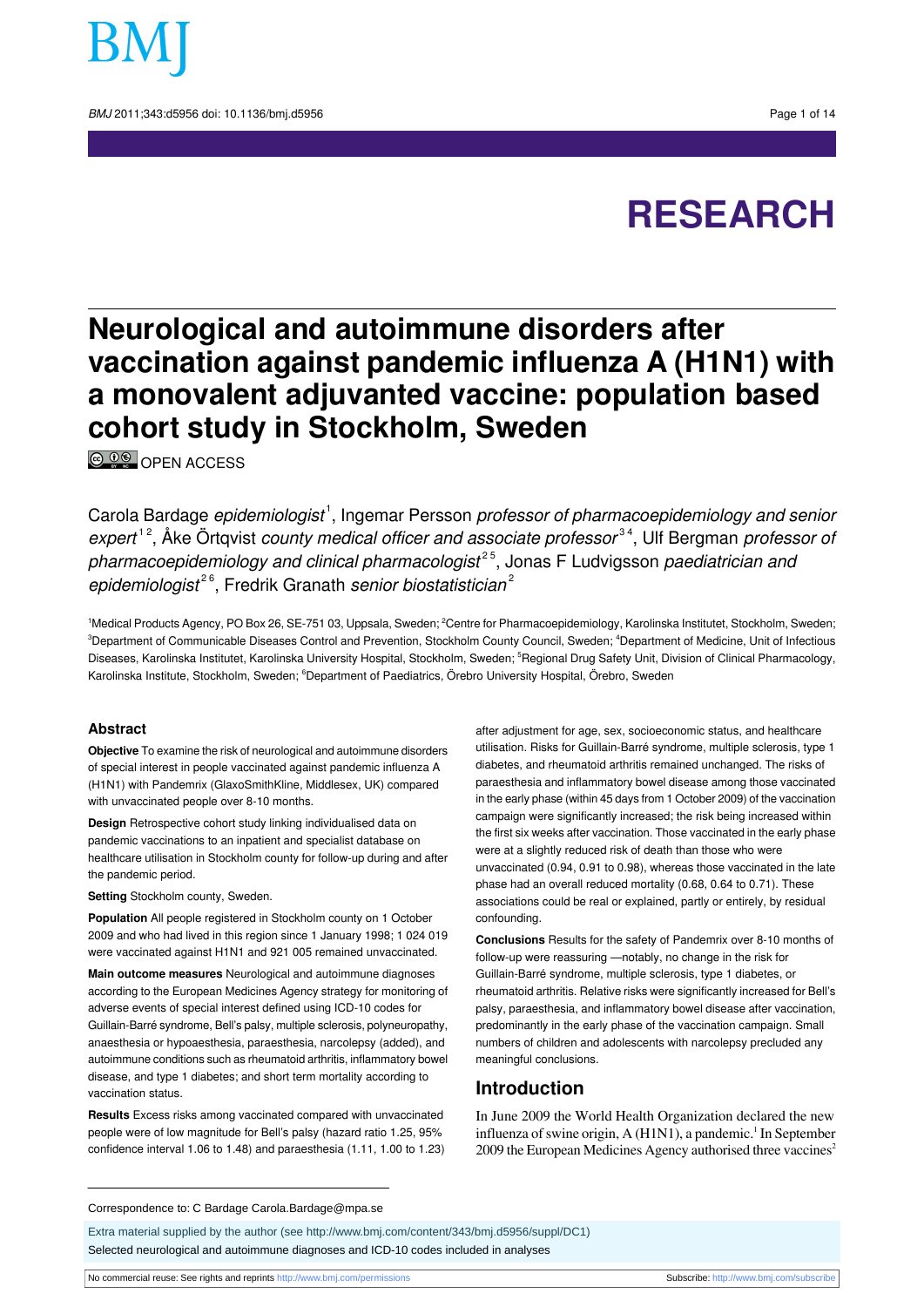through an expeditious procedure adapted for a pandemic situation. Owing to the need for large quantities of vaccine, WHO had encouraged the development of vaccines with adjuvants.<sup>3</sup> Evidence from the development of H5N1 vaccines indicated that adjuvants could reduce the amount of antigen needed to provide an adequate immunological response and reinforce the ability to provide longlasting protection.<sup>45</sup> Two of the A (H1N1) pandemic vaccines, Pandemrix (GlaxoSmithKline, Middlesex, UK) and Focetria (Novartis, Basel, Switzerland), are based on novel adjuvants AS03 and MF59, containing squalene.

One safety consideration is the suggested

autoimmunostimulating potential of such adjuvants.<sup>67</sup> Another is the increased risk of neurological adverse events, such as the Guillain-Barré syndrome. Previous studies have shown an increased risk of Guillain-Barré syndrome after influenza vaccination, with relative risks ranging from more than 7 in a study from 1957 to about 1.5 in studies from 1976 and 1992-4. $8-10$ Other neuroimmunological events such as Bell's palsy have also been linked to previous vaccination against influenza.<sup>11</sup> <sup>12</sup>

So far no formal studies have been published on adverse events in people undergoing H1N1 vaccination with any of the three vaccines used in the European Union. Available data are, with one exception,<sup>13</sup> limited to case series or highly selected populations with short follow-up or no control group.14-16 Increased risks of narcolepsy in children and adolescents have been recently reported in epidemiological studies carried out by the Swedish Medical Products Agency and the Finnish Institute of Health and Welfare.17-19

A population based pandemic vaccination programme with Pandemrix was carried out from October 2009 to March 2010 in Sweden (population 9.3 million). The national overall coverage was about 60%. In the Stockholm population of some two million inhabitants, data on exposure to Pandemrix vaccination were linked through the personal identity number  $20$ to data on inpatient and specialist care to ascertain outcomes of special interest according to the European Medicines Agency strategy for monitoring pandemic vaccines.<sup>21</sup>

Over a period of 8-10 months we examined the risk of neurological and autoimmune disorders of special interest in people vaccinated against pandemic H1N1 with Pandemrix compared with those who remained unvaccinated.

## **Methods**

The study population consisted of all people (vaccinated and unvaccinated) registered in Stockholm county on 1 October 2009 and who had lived in the region since 1 January 1998 (to enable characterisation of cohorts from data tracked in the healthcare database before the pandemic period). The study population comprised 1.98 million people, of whom 52.6% (1 024 019) had been vaccinated.

#### **Exposure to Pandemrix**

Before the pandemic vaccination campaign a web based vaccination register, the Vaccinera, was established in Stockholm county. Vaccinated people were registered continually online. Data from Vaccinera included information on the dates for a first and second dose of vaccine, batch number, medical contraindications against vaccination (such as allergies and bleeding disorders), and chronic conditions defining high risk patients. Healthcare institutions that participated in the vaccination campaign were required to enter data in the Vaccinera register, which also allowed the county administration

to follow vaccine coverage. To ensure that all vaccinations were registered in Vaccinera, reimbursements for vaccinations were processed only when a record was completed and submitted online.

In Sweden, H1N1 vaccinations were initially (from the start of the campaign in mid-October 2009 and during the subsequent one and half months) targeted at healthcare workers and groups considered to be at high risk of complications from influenza—that is, children with multifunctional disorders; pregnant women; patients with chronic heart or lung disease, diabetes mellitus, chronic liver failure, chronic renal failure, or immunosuppression; people with extreme obesity (body mass index >40); and patients with neuromuscular disease affecting breathing capacity. Data on diagnoses from primary care and hospitals showed that an estimated 10% of the population had a chronic condition putting them at risk.<sup>22</sup>

We considered people who received at least one dose of vaccine. A potential effect of a second dose was not evaluated.

#### **Outcomes and definitions**

For the purposes of this study we defined the pandemic period as starting on 1 October 2009. The vaccination campaign with Pandemrix started in mid-October.

We linked individualised data on vaccination to data on utilisation of inpatient and specialist healthcare in the common healthcare registers for Stockholm County Council (the GVR) from 1 January 1998 to 31 August 2010. This database contains information on all admissions to hospital and visits to specialist care in the county, such as dates, diagnoses (international classification of diseases), responsible medical departments, and length of hospital stay. Data in the healthcare database are continually transferred to the healthcare administration database, where a patient's identity number is replaced by a code number.<sup>23</sup> We used the same key for coding for the Vaccinera database to be able to link the two systems on an individual basis without revealing the patient's identity.

#### Neurological and autoimmune diagnoses

We selected neurological and autoimmune diagnoses for follow-up in line with the European Medicines Agency strategy for monitoring the safety of pandemic vaccines, $^{21}$  defined according to ICD-10 (international classification of diseases, 10th revision) codes for hospital admissions and visits to specialist care (see web extra appendix). Neurological outcomes of special interest included Guillain-Barré syndrome, Bell's palsy, multiple sclerosis, polyneuropathy, anaesthesia or hypoaesthesia, paraesthesia, narcolepsy, and autoimmune conditions such as rheumatoid arthritis, inflammatory bowel disease (ulcerative colitis, Crohn's disease), and type 1 diabetes. Entering diagnoses into the county healthcare database is part of the doctor's routine diagnostic work and therefore depends on patients seeking healthcare. We did not actively search for adverse events during the study period.

We examined the risk of narcolepsy in the subgroup of people born in 1990 or later, as case reports have suggested a link between the condition and H1N1 vaccination in that age group. Furthermore, we examined the association between H1N1 vaccination and insulin dependent diabetes in people born from 1990 onwards (onset at age  $\leq$ 20 years) as a proxy for type 1 diabetes.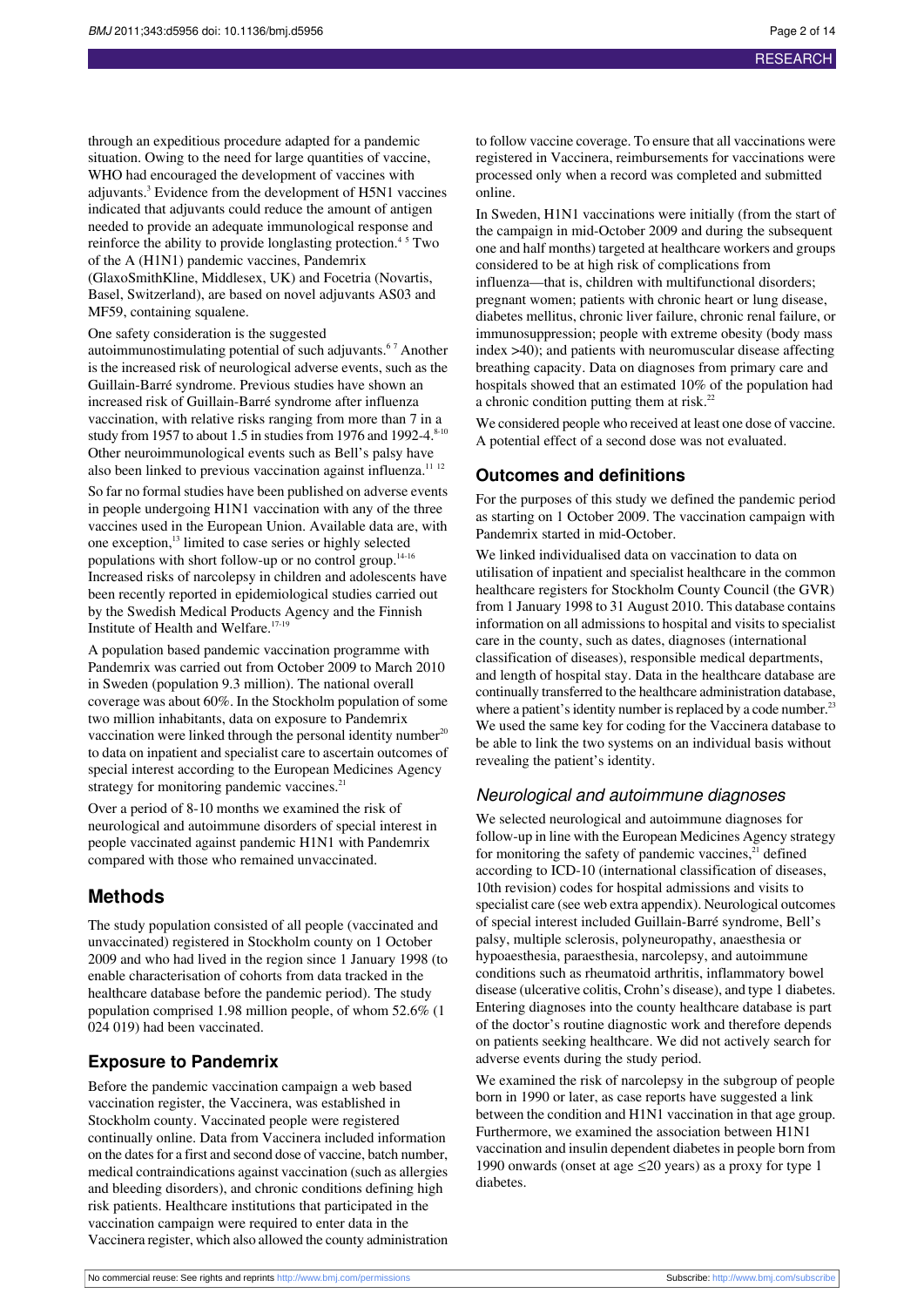## Prevalent and incident disease

Prevalent disease was defined as having the selected ICD-10 diagnosis (see web extra appendix) registered in the healthcare administration database from 1 January 1998 to 30 September 2009 (before the pandemic period).

Incident disease was defined as having the selected ICD-10 diagnosis included for the first time from 1 October 2009 to 31 August 2010 (during or after the pandemic period for unvaccinated people and after a first vaccination for vaccinated people).

## Socioeconomic classification

We used the Stockholm mosaic classification as a proxy for socioeconomic status.<sup>24</sup> This classification is based on 11 exclusive categories of living conditions and economic situations—for example, being affluent and living in the inner Stockholm city or living in a small house in the suburbs or countryside.

## **Statistical analyses**

All statistical analyses were carried out using SAS 9.2. We carried out analyses in two parts. Firstly, we analysed prevalent disease at the start of the follow-up as a predictor for the vaccination. Secondly, we analysed incident disease in relation to history of the vaccination. In all analyses of incident disease we excluded prevalent cases of the respective analysed disease.

## Disease history as a predictor for vaccination

At the start of the study we used conditional logistic regression to analyse prevalent disease, with history of disease as the outcome and vaccination status as a predictor. We divided the vaccinated group into two categories of the vaccination campaign: the early phase, defined by vaccination within 45 days of the 1 October 2009, and the late phase, defined by vaccination after that period. The results are presented as prevalence odds ratios with 95% confidence intervals, with 0.05 considered as the level of statistical significance. We used conditioning to adjust estimates for sex, age (five year birth cohort), and socioeconomic status.

## Risk of subsequent neurological and autoimmune diseases

We had no formal statistical analysis plan for the risk analyses, beyond the a priori chosen outcomes, choice of time scale, and use of Cox's regression analysis to assess the overall effects of vaccination. The initial analyses comprised the overall association without adjustment for healthcare utilisation, where four of the selected outcomes showed a significant association with vaccination. Owing to the a priori knowledge that risk groups were prioritised for vaccination, we stratified the risk estimates for vaccination in both the early and the late phases of the campaign. We chose the cut-off point of 45 days to include the first month of the campaign in the early phase. After this stratification we found that the significant associations were confined to those vaccinated in the early phase. Because risk groups can be assumed to have easier access to hospital care, which we used for assessing the outcomes, we further adjusted the risk estimates for utilisation of healthcare. We chose calendar time from 1 October 2009 as the time scale and we considered vaccination as a time varying covariate. Calendar time was chosen as the time scale for analysis to control for potential seasonal effects in incidences of the outcomes under study. In a second model we conditioned further on the number of

in-hospital admissions and visits to specialist care one year before vaccination. The results are presented as hazard ratios with 95% confidence intervals, with 0.05 considered as the level of statistical significance. We estimated the number of cases attributable to vaccination in the vaccinated group asthe number of observed cases in the vaccinated group multiplied by 1−1/hazard ratio. We estimated the absolute excess risk among vaccinated people as the number of cases attributable to vaccination divided by the number of vaccinated people. The hazard ratios related to vaccination were stratified on time since vaccination and calendar time of vaccination. We used six weeks as a cut-off point for stratification according to time since vaccination. The early phase of the vaccination campaign was defined by vaccination within 45 days of 1 October 2009 and the late phase by vaccination after that period. The vaccinations started on 13 October (except for 10 people who had been vaccinated earlier); the cut-off point used includes the first 32 days of the vaccination campaign (43.6% of all vaccinated people) in the early phase. To investigate whether there was an acute effect of the vaccination (that is, non-proportional hazards on the time scale time since vaccination), we analysed estimates stratified according to both times (see table 4). We used likelihood ratio tests to determine the interactions between calendar time of vaccination and time

## Post hoc analyses

since vaccination.

In an attempt to further estimate the influence of underlying comorbidity on health outcomes in patients undergoing H1N1 vaccination, we also estimated short term mortality according to vaccination status.

## **Results**

By 31 March 2010 virtually all vaccination activity had been completed, with a cumulative 1 024 019 people vaccinated (52.6% of the study population; figur[e⇓](#page-13-0)). In all, 222 388 people, of whom 66.4% received a second dose, were vaccinated between the ages of six months and 12 years. Those belonging to a high risk group were largely over-represented compared with the total population during the first six weeks of the campaign (mid-October to November 2009); 74% of all those vaccinated in the first week and 30% in the sixth week. In a second phase (from the beginning of December) the remainder of the population was offered vaccination.<sup>22</sup>

Table  $1 \cup$  shows vaccine coverage by sex, socioeconomic status, and birth cohort. More women than men were vaccinated (55.9% *v* 49.3%). Children and middle aged and older people were more often vaccinated than younger adults. Vaccine coverage was greater in those of a higher socioeconomic status.

## **Prevalent disease at vaccination**

Neurological and autoimmune disorders were more prevalent in those vaccinated in the early phase of the campaign (first 45 days) than in the unvaccinated cohort (table [2⇓](#page-8-0)). No such differences were seen for those vaccinated in the late phase ( $>45$ ) days) compared with the unvaccinated cohort, except for inflammatory bowel disease (prevalence odds ratio 1.17, 95% confidence interval 1.12 to 1.22). Those vaccinated in the late phase had a lower prevalence of Guillain-Barré syndrome (0.79, 0.67 to 0.95) and type 1 diabetes (0.77, 0.64 to 0.92, for those born in 1990 and later). This pattern of morbidity is consistent with the Swedish strategy to prioritise high risk groups in the early phase of the campaign.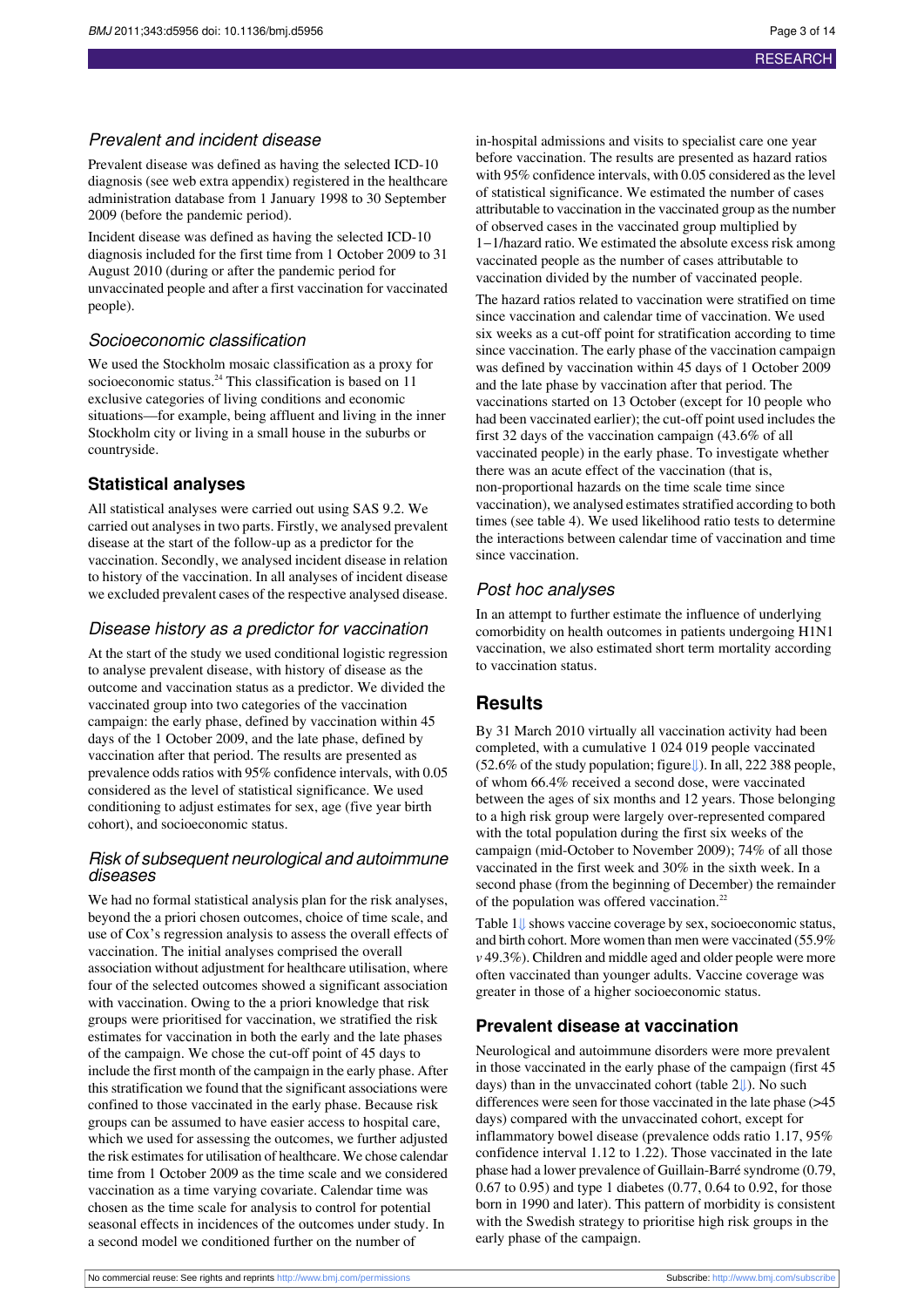#### **Risk of selected, incident, neurological and autoimmune diseases**

Compared with the unvaccinated cohort the vaccinated cohort showed positive associations with Bell's palsy (hazard ratio 1.25, 95% confidence interval 1.06 to 1.48) and paraesthesia  $(1.11, 1.00 \text{ to } 1.23)$ , after adjustment for age, sex, socioeconomic status, and utilisation of healthcare (table [3⇓](#page-9-0)). This corresponds to absolute excess risks in the vaccinated population of 8.4 cases per 100 000 vaccinated person years for Bell's palsy (95% confidence interval 2.3 to 13.4) and 9.2 cases per 100 000 person years for paraesthesia (0 to 17.5). The small number of cases of narcolepsy observed among people aged 20 years and younger (six in the vaccinated cohort and two in the unvaccinated cohort) preclude any meaningful interpretation.

The risks of neurological and autoimmune diseases after vaccination were further examined in relation to the early and late phases of the vaccination campaign (table 4). In the analyses without adjustment for healthcare utilisation, the difference in risk between those vaccinated in the early and late phases was significant for paraesthesia, inflammatory bowel disease, rheumatoid arthritis, anaesthesia or hypoaesthesia, and Bell's palsy. However, after adjustment for healthcare utilisation this difference between the two phases remained significant only for paraesthesia (P=0.003) and inflammatory bowel disease  $(P=0.04)$ .

Early vaccinations ( $\leq$ 45 days) were associated with a significantly increased risk for Bell's palsy (hazard ratio 1.34, 95% confidence interval 1.11 to 1.64), paraesthesia (1.25, 1.10 to 1.41), and inflammatory bowel disease (1.25, 1.04 to 1.50; table 3) after adjustment for healthcare utilisation in addition to age, sex, and socioeconomic status. These risk estimates became lower after adjustment for healthcare utilisation before the pandemic period, reflecting outcomes in people within risk groups. In this subcohort the increased risk was not evident for Guillain-Barré syndrome, multiple sclerosis, type 1 diabetes, or rheumatoid arthritis. In the subcohort of people vaccinated in the late phase of the campaign, none of the risk estimates was statistically significantly increased for the vaccinated cohort compared with unvaccinated cohort.

In analyses stratified according to time since first vaccination (table [4⇓](#page-11-0)) the excessincidences of Bell's palsy and paraesthesia were most pronounced among those vaccinated in the early phase (1.74, 1.16 to 2.59) and during the six weeks after vaccination (1.60, 1.25 to 2.05). These hazard ratios correspond to absolute excess risks of 30 (95% confidence interval 10 to 44) and 65 (1.5 to 89) cases per 100 000 vaccinated person years, respectively. Significant but smaller excess risks of Bell's palsy and paraesthesia more than six weeks after vaccination were also observed among those vaccinated in the early phase. The excess risk of inflammatory bowel disease among those vaccinated in the early phase was only observed more than six weeks after vaccination. The overall absence of an excess risk for type 1 diabetes among people aged less than 20 years was consistent in both risk windows(within and more than six weeks from vaccination) and among people vaccinated in the early and late phases. However, formal tests to determine whether risks further differed between within and more than six weeks from vaccination were only statistically significant for paraesthesia (P=0.005).

In a post hoc analysis of the risk of death (table [5⇓](#page-12-0)), those who were vaccinated in the early phase were at a slightly reduced risk of death compared with those who remained unvaccinated after adjustment for earlier healthcare utilisation in addition to age, sex, and socioeconomic status (hazard ratio 0.94, 95%

confidence interval 0.91 to 0.98). In contrast, people undergoing vaccination more than 45 days after study entry had a lower overall mortality than those who remained unvaccinated, also after adjustment for previous healthcare utilisation in addition to age, sex, and socioeconomic status (0.68, 0.64 to 0.71).

#### **Discussion**

Among the more than one million people vaccinated with the squalene adjuvanted Pandemrix vaccine in Stockholm county (the only vaccine used in Sweden against pandemic H1N1), the risks of Bell's palsy and paraesthesia were increased. Excess risks for Bell's palsy, paraesthesia, and inflammatory bowel disease were, however, observed only among those vaccinated in the early phase of the vaccination campaign  $(\leq 45 \text{ days})$ , when high risk groups predominated. In contrast, among people vaccinated after the first 45 days of the campaign, representing more closely the general population, we found no statistically significant associations between vaccination and autoimmune or neurological diseases. Change in the risks for Guillain-Barré syndrome, multiple sclerosis, diabetes, or rheumatoid arthritis was not evident in any of the analyses. As to the risk of narcolepsy in adolescents and children, small numbers precluded any meaningful conclusions.

People vaccinated in the first 45 days consistently more often had a previous diagnosis of neurological or autoimmune disease than those who remained unvaccinated. Earlier neurological and autoimmune disease was therefore a strong predictor for vaccination in the first 45 days—for example, those with type 1 diabetes were at a sixfold increased risk of being vaccinated early. Together with the high proportion reported to have a high risk condition according to the Vaccinera database, this suggests that the national recommendation to vaccinate high risk groups first was followed. Earlier comorbidity could explain some of the excess risks seen in those vaccinated early. Even if hazard ratios decreased for almost all outcomes (for example, Bell's palsy from 1.49 to 1.34; inflammatory bowel disease from 1.43 to 1.25, and paraesthesia from 1.43 to 1.25) after adjustment for the number of hospital admissions and visits to specialist care, some residual confounding may still exist. These small excess risks may be partly or entirely explained by other factors that were not captured by a crude measure of healthcare utilisation. Nevertheless, if true, these hazard ratios would translate into low absolute risks.

In contrast, those vaccinated in the later part of the campaign had a similar distribution of earlier neurological and autoimmune disease (with the exception of a small increase in previous inflammatory bowel disease) as unvaccinated people. Furthermore, those in this subcohort were at no statistically increased risk of any of our analysed outcomes, suggesting that in a general population vaccination with Pandemrix is unlikely to lead to an important effect on the risk for neurological or autoimmune diseases (not accounting for risk of narcolepsy). However, mortality, even after adjustment for previous healthcare utilisation in addition to age, sex, and socioeconomic status, was lower in this vaccinated subcohort than in the unvaccinated cohort. This may reflect a healthy selection of people for those vaccinated and that our risk estimates for neurological and autoimmune outcomes may be underestimates.

#### **Comparisons with previous studies and findings**

Most available data on the safety of A (H1N1) pandemic vaccines—with Pandemrix being the most commonly used vaccine in the European Union (estimated use in some 30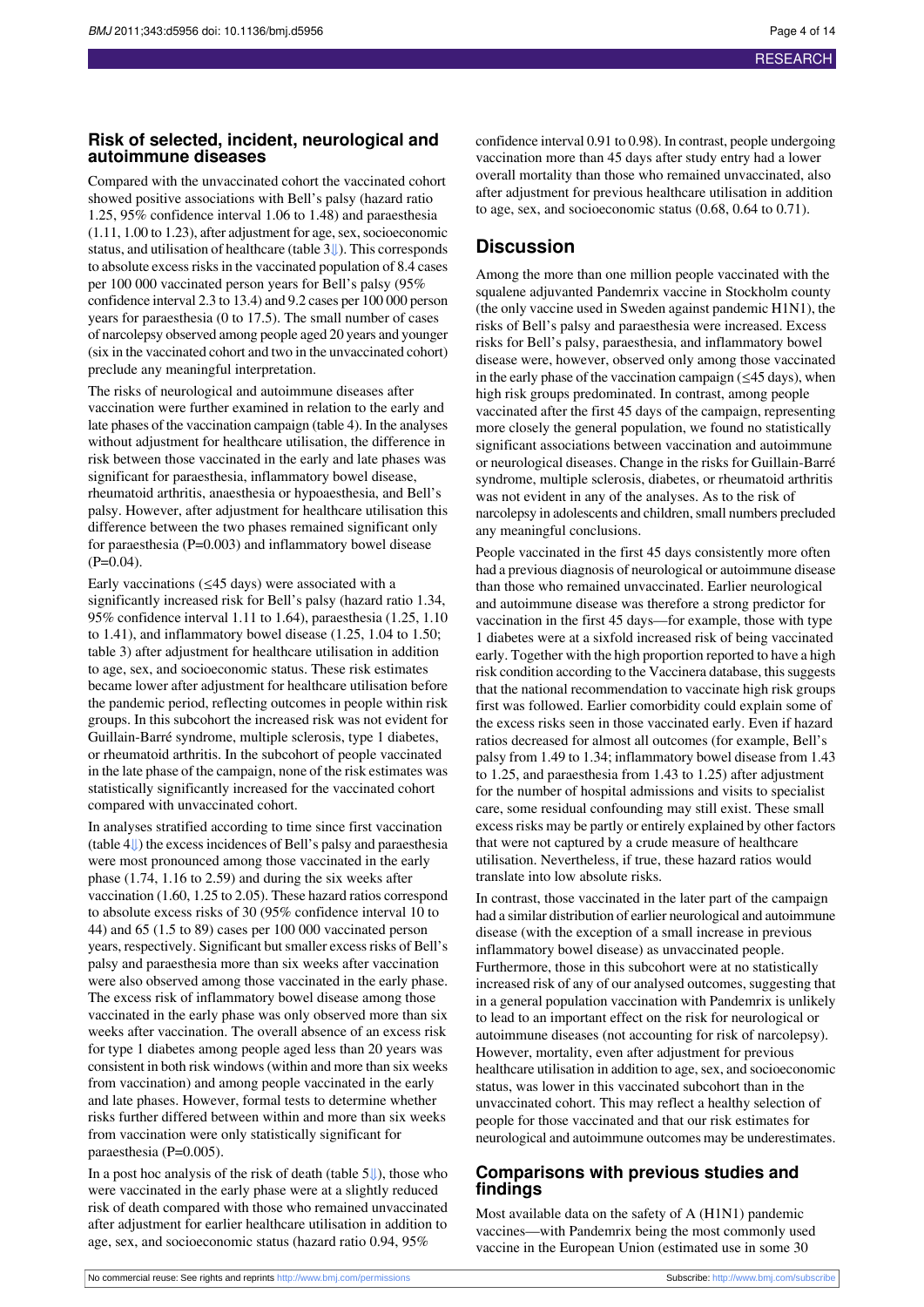million)—are based on reports of spontaneous adverse drug events to national regulatory agencies. Such data have been generally reassuring during and after the pandemic period. However, an increased risk of narcolepsy in children and adolescents, with increased relative risks ranging from fourfold to ninefold, have been recently reported from authorities in Sweden and Finland, $17-19$  leading to regulatory action by the European drug regulatory body, the European Medicines Agency, in July 2011 to restrict the use of Pandemrix vaccinations.<sup>25</sup> Regarding other outcomes, some pertinent conclusions can be drawn from published studies on the safety of influenza vaccinations in general.

Although previous studies have produced conflicting results on an association between Guillain-Barré syndrome and influenza vaccination,<sup>8-10 26</sup> two larger studies reported no positive association.<sup>27 28</sup> In our study we found no association between vaccination with an adjuvanted H1N1 vaccine and Guillain-Barré syndrome. Our findings are consistent with a Chinese study of a non-adjuvanted pandemic vaccine $14$  and add to that study because we were able to estimate hazard ratios and our study population was not restricted to previously healthy people.

Although a large number of studies have examined the association between various types of vaccinations and type 1 diabetes,<sup>29-32</sup> none has shown an association.<sup>33</sup> To our knowledge no studies have been carried out on influenza vaccinations (for example, using squalene adjuvanted vaccines) and risk of type 1 diabetes. In ourstudy we found no association between H1N1 vaccination and type 1 diabetes in the age group where most cases of the disease occur (those born in 1990 and later).

The excess risk for paraesthesia may constitute a local symptom (for example, pain, redness, swelling, tingling) at the injection site from the H1N1 vaccination. The excess risk of paraesthesia was only of borderline significance (95% confidence interval 1.00 to 1.23) and absent in patients undergoing vaccination in the late phase.

We cannot explain the small increase in risk for Bell's palsy seen in this study. Potential causes include viral infection and pregnancy, neither of which could be dealt with using the data in our analyses. The absolute risk of Bell's palsy was low, 6.4 cases per 100 000 vaccinated population.

#### **Safety considerations of European Medicines Agency for adjuvanted pandemic A (H1N1) vaccines**

The pandemic vaccines were developed by using a prototype vaccine that contained the H5N1 antigen and an adjuvant—for Pandemrix, squalene combined with  $DL$ - $\alpha$ -tocopherol. This mock-up vaccine was recommended for approval in 2008 by the European Medicines Agency, based on data on efficacy (antibody response) and safety in some 5000 people aged 18-65 years. After approval of the final vaccine in September 2009, a trial was carried out in 300 children aged 3-12 years. Thus at the time of release on to the market in October 2009 the safety experience of Pandemrix was deemed to be limited. The European Medicines Agency encouraged a strategy for enhanced pharmacovigilance, implying stimulated reporting of spontaneous adverse drug reactions and the start of epidemiological studies. During and after the pandemic vaccination period in Sweden, reports on adverse drug reactions for Pandemrix were generally reassuring but produced a new signal for allergic reactions. In the autumn of 2010 an unexpectedly large number of reports on narcolepsy in adolescents and children was noted by the Medical Products

Agency in Sweden (as in Finland).<sup>18</sup> Subsequent epidemiological studies in Sweden and Finland reported several-fold increased risks of narcolepsy in children and adolescents.17-19 Our trial is the first data based study on an array of neurological and autoimmune safety outcomes for one of the pandemic vaccines used in the European Union.

#### **Strengths and limitations of the study**

Through the vaccination register (Vaccinera) ourstudy covered all vaccinated people in Stockholm county. The unique personal identity number enabled us to ascertain data on earlier utilisation of healthcare as well asto adjust forsex, age, and socioeconomic status. We used ICD codes assigned by doctors to identify neurological and autoimmune diseases recorded in the Stockholm healthcare database. Our large number of study participants allowed for precise risk estimates for many of the outcomes. For instance, for a rare disease such as Guillain-Barré syndrome we could rule out a hazard ratio of 1.7 or greater (table 3). Through data on healthcare utilisation before the pandemic period we could also explain at least part of the excess risks seen in those vaccinated early against H1N1.

Our study has some limitations that may have influenced our risk estimates. The neurological and autoimmune diseases studied were diagnosed and entered in the healthcare database as part of the clinical routine in the county and thus depended on patients seeking healthcare because of their greater availability for specialist care. We also lacked detailed data on covariates, with the possibility for residual confounding. For instance, the lower mortality in those vaccinated in the late phase was not explained through adjustment for earlier healthcare utilisation. If people in this subcohort are healthier than the general population our study may have underestimated the risk of adverse effects in those who were vaccinated. Two circumstances argue against our hazard ratios being underestimates. Firstly, neurological and autoimmune diseases were similar in people of this subcohort undergoing late vaccination and in the unvaccinated cohort. Secondly, as cardiovascular disease and cancer are by far the most common causes of death in Sweden, the lower mortality in those vaccinated should be sought in low levels of smoking or a low body mass index. However, neither smoking nor high body massindex is a major risk factor for neurological or autoimmune diseases, and therefore a skewed distribution of these characteristics is unlikely to hide a true association between H1N1 vaccination and our outcomes.

Furthermore, high risk groups were over-represented in the early phase of the vaccination campaign (as shown by a higher prevalence at the start of follow-up for most of the selected outcome diagnoses). This implies that this subgroup is not obviously comparable with the unvaccinated subgroup, thus potentially leading to selection bias. Since we have access only to data on visits to specialist care and hospital admissions, surveillance bias is also a concern—namely, that vaccinated patients may have better access to specialist care than unvaccinated patients, especially those belonging to medical risk groups. To some extent we controlled for both selection bias and surveillance bias by adjustment for healthcare utilisation before the start of follow-up, which generally resulted in reduced risk estimates. Residual confounding is, however, still a possibility.

Overall, 90% of the vaccinated people had a follow-up time ranging from 256 days to 315 days. For certain conditions requiring a long period of investigation or if an adverse effect of the vaccination is delayed, the follow-up time may be too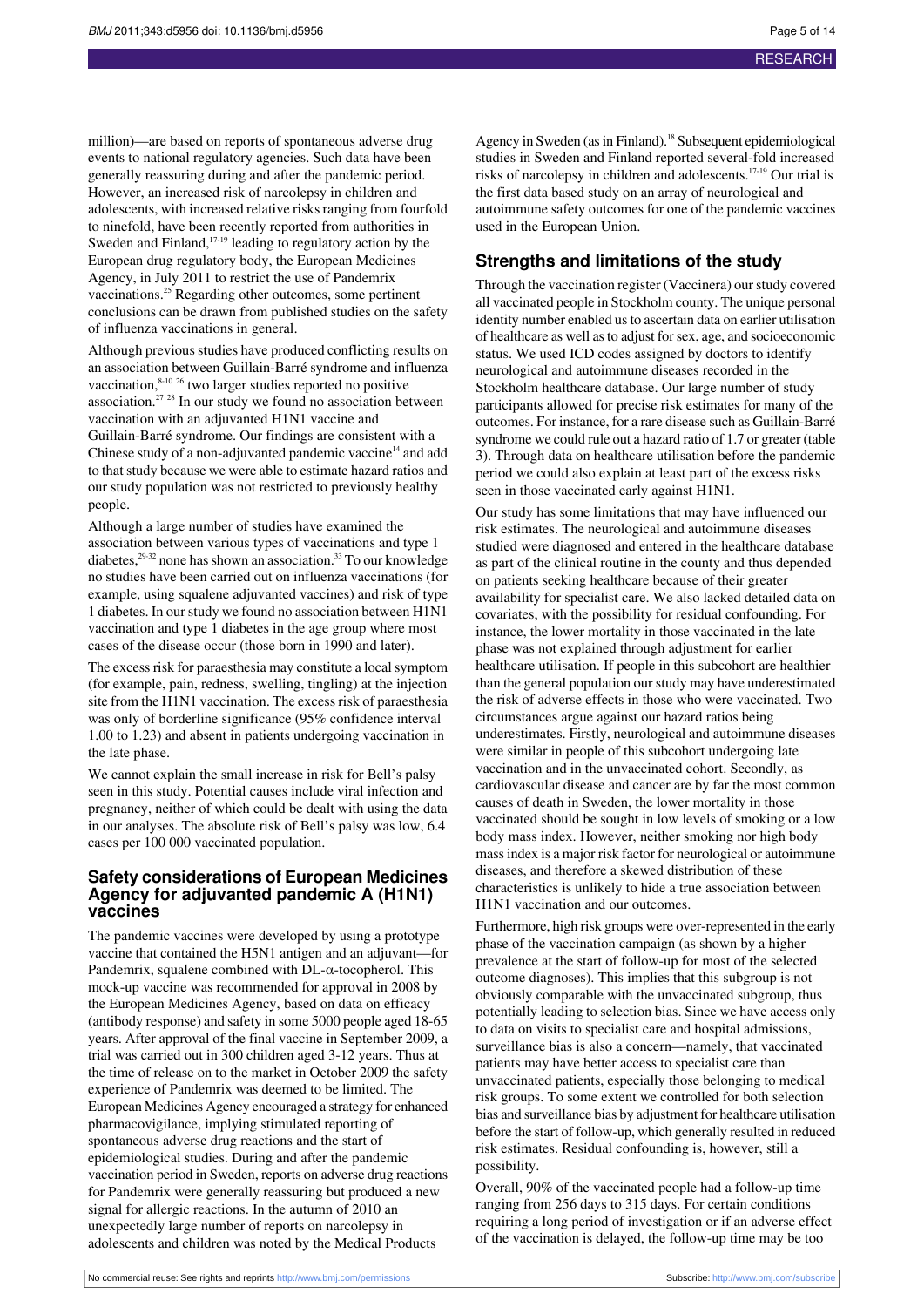short to reveal the full effect, which would result in an underestimation of the true effect. The influence of chance is a problem when evaluating multiple end points divided according to two temporal aspects. Furthermore, the power of our study to detect change of risk for rare outcomes such as narcolepsy was insufficient.

## **Conclusions and implications**

Based on data from follow-up during 8-10 months among more than one million people vaccinated with Pandemrix and 900 000 unvaccinated people in the entire population of Stockholm county, we found mostly reassuring results, notably for Guillain-Barré syndrome, multiple sclerosis, type 1 diabetes, and rheumatoid arthritis. Although we found small excess risks (ranging from 1.25 to 1.34) for some neurological and autoimmune diseases after vaccination, such as Bell's palsy, paraesthesia, and inflammatory bowel disease, these were only seen in those among high risk groups targeted for early vaccination and who were likely to have earlier comorbidity, which could partly or entirely have explained the findings. As to the association between vaccination with Pandemrix and narcolepsy in adolescents and children, small numbers precluded meaningful results.

We thank Peter Rönnerfalk, chief medical officer, Stockholm County Council, for supporting this study, to be done within the county without external funding.

Contributors: CB, IP, ÅÖ, FG, and UB conceived and designed the study. FG analysed the data. All authors (CB, IP, ÅÖ, FG, JFL, and UB) interpreted the data, critically revised and prepared the manuscript, and gave final approval of the version to be published. CB is the guarantor. This manuscript represents the views of the authors, not necessarily those of the Swedish drug regulatory agency (Medical Products Agency) where two of the authors are employed (CB, IP)

Funding: Stockholm County Council and the Medical Products Agency. Competing interests: All authors have completed the ICMJE uniform disclosure form at [www.icmje.org/coi\\_disclosure.pdf](http://www.icmje.org/coi_disclosure.pdf) (available on request from the corresponding author) and declare: no support from any organisation for the submitted work; no financial relationships with any organisations that might have an interest in the submitted work in the previous three years; and no other relationships or activities that could appear to have influenced the submitted work.

Ethical approval: This study was approved by the regional ethics committee in Stockholm, Sweden (No 2010/773-31/1 and 2010/1772-32). Data sharing: No additional data available.

- 1 World Health Organization. New influenza A (H1N1) virus; global epidemiological situation. Wkly Epidemiol Rec 2009;84:249-57.
- 2 Johansen K, Nicoll A, Ciancio BC, Kramarz P. Pandemic influenza A(H1N1) 2009 vaccines in the European Union. Euro Surveill 2009;14:19361.
- 3 World Health Organization. Influenza pandemic preparedness and response. Report by the secretariat. WHO, 2005.
- 4 Diez-Domingo J, Garcés-Sanchez M, Baldó JM, Planelles MV, Ubeda I, JuBert A, et al. Immunogenecity and safety of H5N1 A/Vietnam/1194/2004 (Clade 1) AS03-adjuvanted prepandemic candidate influenza vaccines in children aged 3 to 9 years: a phase ii, randomized, open, controlled study. Pediatr Infect Dis J 2010;29:e35-46
- 5 Schwarz TF, Horacek T, Knuf M, Damman HG, Roman F, Dramé M, et al. Single dose vaccination with AS03-adjuvanted H5N1 vaccines in a randomized trial induces strong and broad immune responsiveness to booster vaccination in adults. Vaccine 2009;27:6284-90.
- 6 Kuroda Y, Nactionales DC, Akaogi J, Reeves WH, Satoh M. Autoimmunity induced by adjuvant hydrocarbon oil components of vaccine. Biomed Pharmacother 2004;58:325-37.
- 7 Satoh M, Kuroda Y, Yoshida H, Behney KM, Mizutani A, Akaogi J, et al. Induction of lupus autoantibodies by adjuvants. J Autoimmun 2003;21:1-9.
- 8 Hurwitz ES, Schonberger LB, Nelson DB, Holman RC. Guillain-Barré syndrome and the 1978-1979 influenza vaccine. N Engl J Med 1981;304:1557-61.
- 9 Lasky T, Terracciano GJ, Magder L, Koski CL, Ballesteros M, Nash D, et al. The Guillain-Barré syndrome and the 1992-1993 and 1993-1994 influenza vaccines. N Engl J Med 1998;339:1797-802.
- 10 Safranek TJ, Lawrence DN, Kurland LT, Culver DH, Wiederholt WC, Hayner NS, et al. Reassessment of the association between Guillain-Barré syndrome and receipt of swine influenza vaccine in 1976-1977: results of a two-state study. Expert Neurology Group. Am J Epidemiol 1991;133:940-51.
- 11 Zhou W, Pool V, DeStefano F, Iskander JK, Haber P, Chen RT, A potential signal of Bell's palsy after parenteral inactivated influenza vaccines: reports to the Vaccine Adverse Event Reporting System (VAERS)—United States, 1991-2001. Pharmacoepidemiol Drug Saf 2004;13:505-10.
- 12 Stowe J, Andrews N, Wise L, Miller E. Bell's palsy and parenteral inactivated influenza vaccine. Hum Vaccine 2006;2:110-2.
- 13 Liang XF, Li L, Liu DW, Li KL, Wu WD, Zhu BP, et al. Safety of influenza A (H1N1) vaccine in postmarketing surveillance in China. N Engl J Med 2011;364:638-47.
- 14 Wu J, Xu F, Lu L, Lu M, Miao L, Gao T, et al. Safety and effectiveness of a 2009 H1N1 vaccine in Beijing. N Engl J Med 2010;363:2416-23. 15 Lu CC, Wang YC, Lai JH, Lee TS, Lin HT, Chang DM. A/H1N1 influenza vaccination in
- atients with systemic lupus erythematosus: safety and immunity. Vaccine 2011;29:444-50. 16 Park SW, Lee JH, Kim ES, Kwak YG, Moon CS, Yeom JS, et al. Adverse events associated
- with the 2009 H1N1 influenza vaccination and the vaccination coverage rate in health care workers. Am J Infect Control 2011;39:69-71.
- 17 Medical Products Agency. A registry based comparative cohort study in four Swedish counties of the risk for narcolepsy after vaccination with Pandemrix—a first and preliminary report. 2011. [www.mpa.se](http://www.mpa.se).
- 18 National Institute for Health and Welfare (THL). National Narcolepsy Task Force interim report. 2011. [www.thl.fi](http://www.thl.fi).
- 19 Medical Products Agency. Occurrence of narcolepsy with cataplexy among children and adolescents in relation to the H1N1 pandemic and Pandemrix vaccinations. Results of a case inventory study by the MPA in Sweden during 2009-2010. 2011. [www.mpa.se](http://www.mpa.se).
- 20 Ludvigsson JF, Otterblad-Olausson P, Pettersson BU, Ekbom A. The Swedish personal identity number: possibilities and pitfalls in healthcare and medical research. Eur J Epidemiol 2009;24:659-67.
- 21 European Medicine Agency. CHMP recommendations for the pharmacovigilance plan as part of the risk management plan to be submitted with the marketing authorisation application for a pandemic influenza vaccine. Report No EMEA/359381/2009 rev. EMA, 2009.
- 22 Örtgyist Å, Berggren L. Insulander M, de Jong B, Svenungsson B, Effectiveness of an adjuvanted mono-valent vaccine against the 2009 pandemic strain of influenza A (H1N1)v, in Stockholm county, Sweden. Clin Infect Dis 2011;52:1203-11.
- 23 Löfgren S, Ljunggren G, Brommels M. No ticking time bomb: hospital utilisation of 28,528 hip fracture patients in Stockholm during 1998-2007. Scand J Public Health 2010;38:418-25.
- 24 Szegö J. Bebyggelsens mosaik [The mosaic of the settlement]. Regionplan Stockholm report No 7:2009.
- 25 European Medicines Agency recommends restricting use of Pandemrix. Press release 21 July 2011. [www.ema.europa.eu/ema/index.jsp?curl=/pages/home/Home\\_Page.jsp&](http://www.ema.europa.eu/ema/index.jsp?curl=/pages/home/Home_Page.jsp&jsenabled=true) [jsenabled=true.](http://www.ema.europa.eu/ema/index.jsp?curl=/pages/home/Home_Page.jsp&jsenabled=true)
- 26 Haber P, DeStefano F, Angulo FJ, Iskander J, Shadomy SV, Weintraub E. Guillain-Barre syndrome following influenza vaccination. JAMA 2004;292:2478-81.
- 27 Roscelli JD, Bass JW, Pang L. Guillain-Barre syndrome and influenza vaccination in the US Army, 1980-1988. Am J Epidemiol 1991;133:952-5.
- 28 Stowe J, Andrews N, Wise L, Miller E. Investigation of the temporal association of Guillain-Barre syndrome with influenza vaccine and influenzalike illness using the United Kingdom General Practice Research Database. Am J Epidemiol 2009;169:382-8.
- 29 DeStefano F, Mullooly JP, Okoro CA, Chen RT, Marcy SM, Ward JI, et al. Childhood vaccinations, vaccination timing, and risk of type 1 diabetes mellitus. Pediatrics 2001;108:E112.
- 30 Karvonen M, Cepaitis Z, Tuomilehto J. Association between type 1 diabetes and
- Haemophilus influenzae type b vaccination: birth cohort study. BMJ 1999;318:1169-72. 31 EURODIAB Substudy 2. Infections and vaccinations as risk factors for childhood type I (insulin-dependent) diabetes mellitus: a multicentre case-control investigation. Diabetologia 2000;43:47-53.
- 32 Hviid A, Stellfeld M, Wohlfahrt J, Melbye M. Childhood vaccination and type 1 diabetes. N Engl J Med 2004;350:1398-404.
- 33 Silfverdal SA, Nilsson L, Blennow M, Carlsson RM, Hanson LÅ, Lindberg A, et al. Vaccination of children summary and conclusions from a systematic review. Acta Paediatr 2010;99:1287-9.

#### **Accepted:** 26 August 2011

#### Cite this as: BMJ 2011;343:d5956

This is an open-access article distributed under the terms of the Creative Commons Attribution Non-commercial License, which permits use, distribution, and reproduction in any medium, provided the original work is properly cited, the use is non commercial and is otherwise in compliance with the license. See: [http://creativecommons.org/licenses/by](http://creativecommons.org/licenses/by-nc/2.0/)[nc/2.0/](http://creativecommons.org/licenses/by-nc/2.0/) and <http://creativecommons.org/licenses/by-nc/2.0/legalcode>.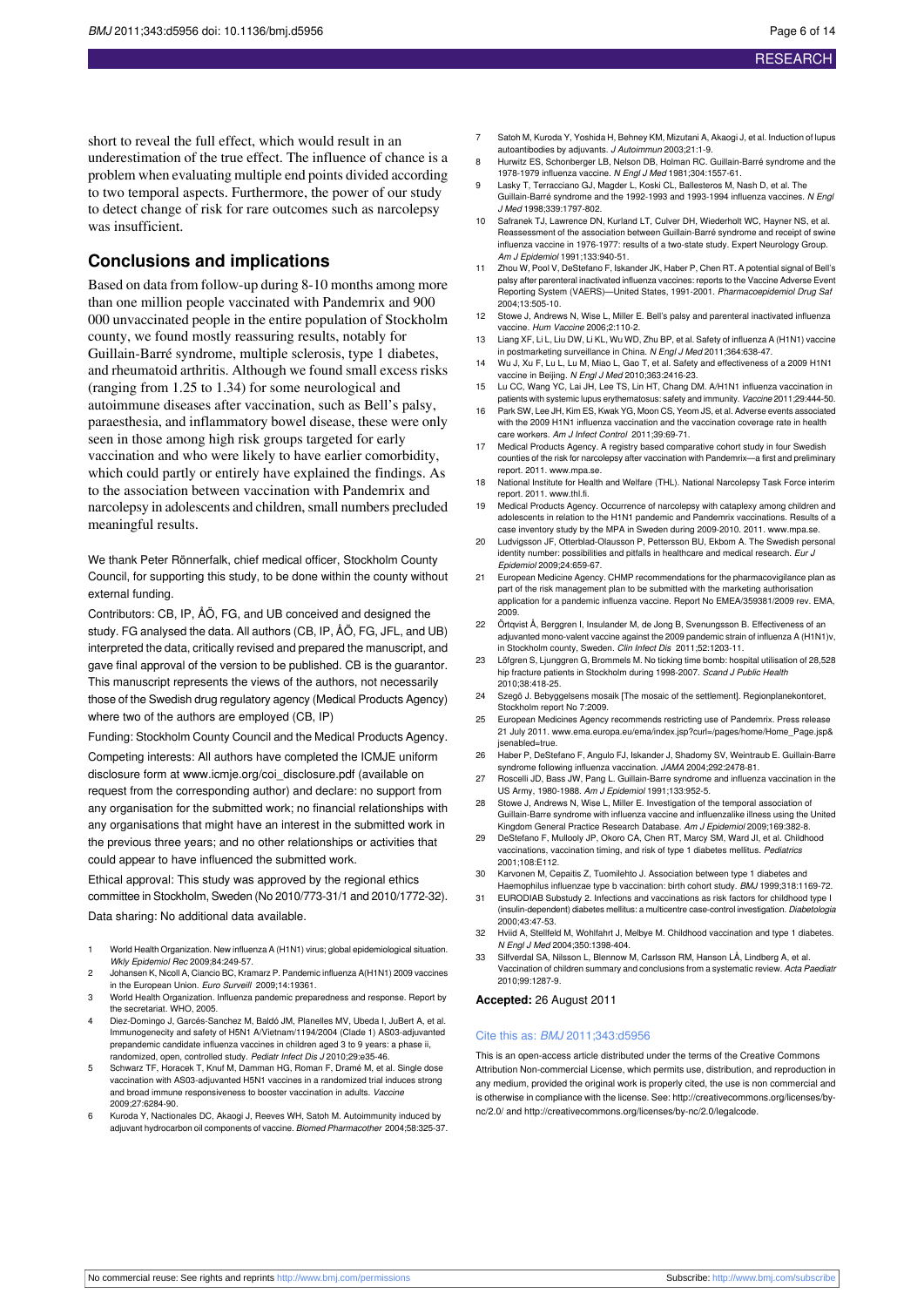#### **What is already known on this topic**

Studies are lacking on adverse events (except for narcolepsy) with any of the three vaccines used in the European Union against H1N1 during the pandemic period

Available data are limited to case series or highly selected populations with short follow-up or no control group

#### **What this study adds**

Excess risks for Bell's palsy, paraesthesia, and inflammatory bowel disease after H1N1 vaccination with adjuvanted Pandemrix in<br>Sweden were small but significant among more than one million vaccinated, but only in high ris

The risk of Guillain-Barré syndrome, multiple sclerosis, type 1 diabetes, and rheumatoid arthritis remained unchanged

Small numbers of children and adolescents with narcolepsy precluded any meaningful conclusions

## <span id="page-6-0"></span>**Tables**

Table 1| Numbers and percentage proportions of vaccine coverage by sex, socioeconomic status, birth cohorts, and healthcare utilisation **one year before pandemic period, in Stockholm county, Sweden**

|                            | <b>Vaccination status</b> |                                      |      |  |
|----------------------------|---------------------------|--------------------------------------|------|--|
| Category                   |                           | Unvaccinated Vaccinated Coverage (%) |      |  |
| All                        | 921 005                   | 1 024 019                            | 52.6 |  |
| Women                      | 434 727                   | 550 856                              | 55.9 |  |
| Men                        | 486 278                   | 473 163                              | 49.3 |  |
| Socioeconomic status*:     |                           |                                      |      |  |
| Affluent, inner city       | 90819                     | 109 179                              | 54.6 |  |
| Inner city                 | 86 379                    | 92 568                               | 51.7 |  |
| Mixed, near city           | 124 323                   | 128 330                              | 50.8 |  |
| Young, near suburb         | 23 684                    | 18852                                | 44.3 |  |
| Older, near suburb         | 120 958                   | 108 221                              | 47.2 |  |
| Poor, suburb, apartment    | 52 074                    | 51 208                               | 49.6 |  |
| Multicultural suburb       | 149 956                   | 98 832                               | 39.7 |  |
| Affluent, near suburb      | 140 457                   | 247 888                              | 63.8 |  |
| Own house, suburb          | 47 963                    | 70 022                               | 59.3 |  |
| Small house, suburb        | 36 520                    | 48 666                               | 57.1 |  |
| Countryside                | 47872                     | 50 253                               | 51.2 |  |
| Birth year cohort:         |                           |                                      |      |  |
| 1900-9                     | 240                       | 174                                  | 42.0 |  |
| 1910-19                    | 7075                      | 8249                                 | 53.8 |  |
| 1920-39                    | 73 596                    | 110 031                              | 59.9 |  |
| 1940-9                     | 93 806                    | 120 071                              | 56.1 |  |
| 1950-79                    | 421 872                   | 392 329                              | 48.2 |  |
| 1980-4                     | 86 234                    | 47 332                               | 35.4 |  |
| 1985-9                     | 83 127                    | 31 871                               | 27.7 |  |
| 1990-4                     | 59 117                    | 64 814                               | 52.3 |  |
| 1995-9                     | 22 074                    | 81 822                               | 78.8 |  |
| 2000-4                     | 24 984                    | 89 239                               | 78.1 |  |
| 2005-1 Oct 2009            | 48 879                    | 78 087                               | 61.5 |  |
| No of hospital admissions: |                           |                                      |      |  |
| None                       | 854 064                   | 928 972                              | 52.1 |  |
| 1                          | 47 199                    | 66 601                               | 58.5 |  |
| 2                          | 11 239                    | 15878                                | 58.5 |  |
| ≥3                         | 8503                      | 12 5 68                              | 59.6 |  |

No of ambulatory care visits to hospital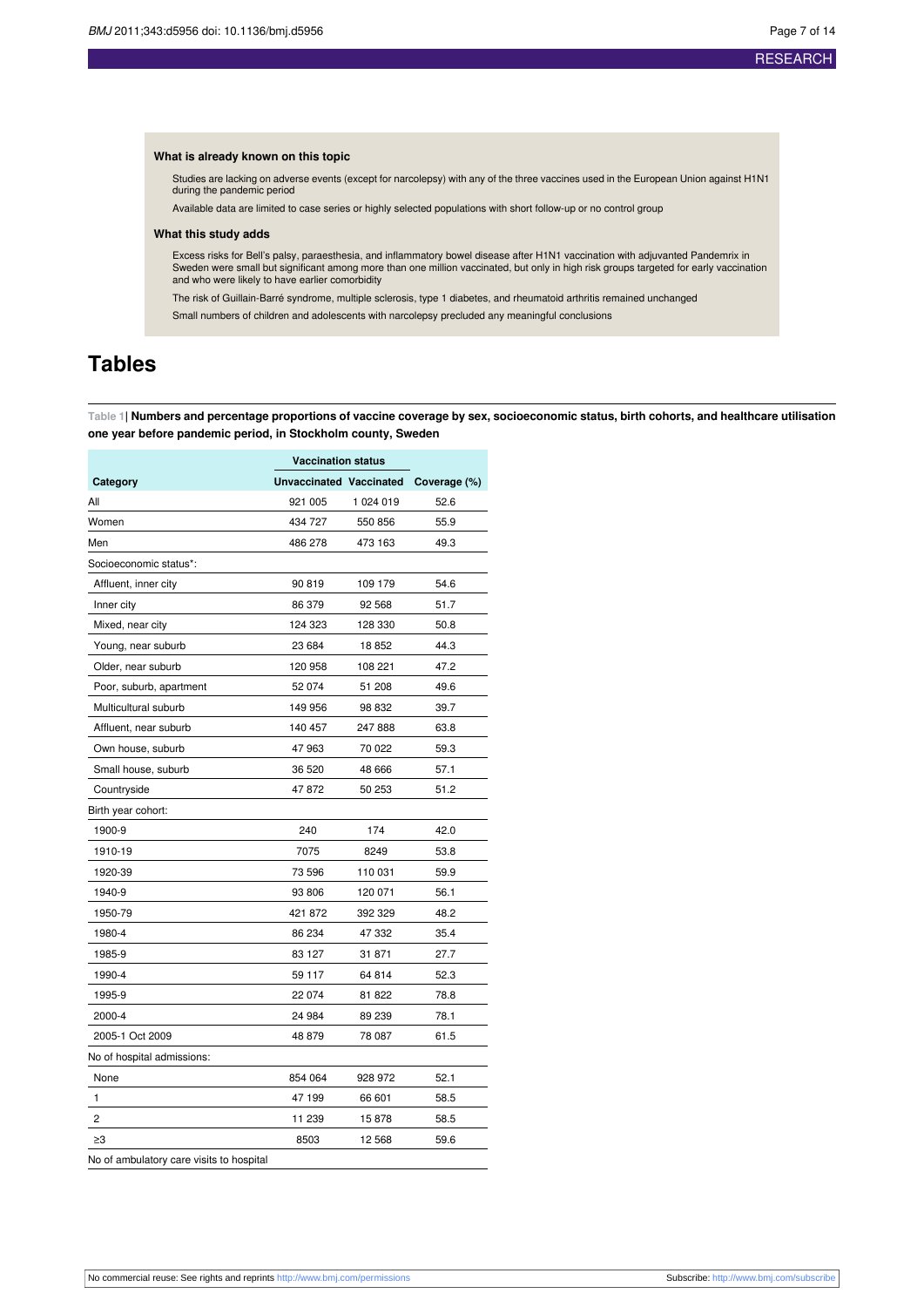#### **Table 1 (continued)**

|                | <b>Vaccination status</b> |         |              |
|----------------|---------------------------|---------|--------------|
| Category       | Unvaccinated Vaccinated   |         | Coverage (%) |
| None           | 599 097                   | 596 869 | 49.9         |
|                | 124 429                   | 154 379 | 55.4         |
| $\overline{2}$ | 62 181                    | 81 793  | 56.8         |
| 3              | 37 035                    | 50 119  | 57.5         |
| 4              | 23 659                    | 33 038  | 58.3         |
| $\geq 5$       | 74 605                    | 107821  | 59.1         |
|                |                           |         |              |

\*Stockholm mosaic classification.<sup>24</sup>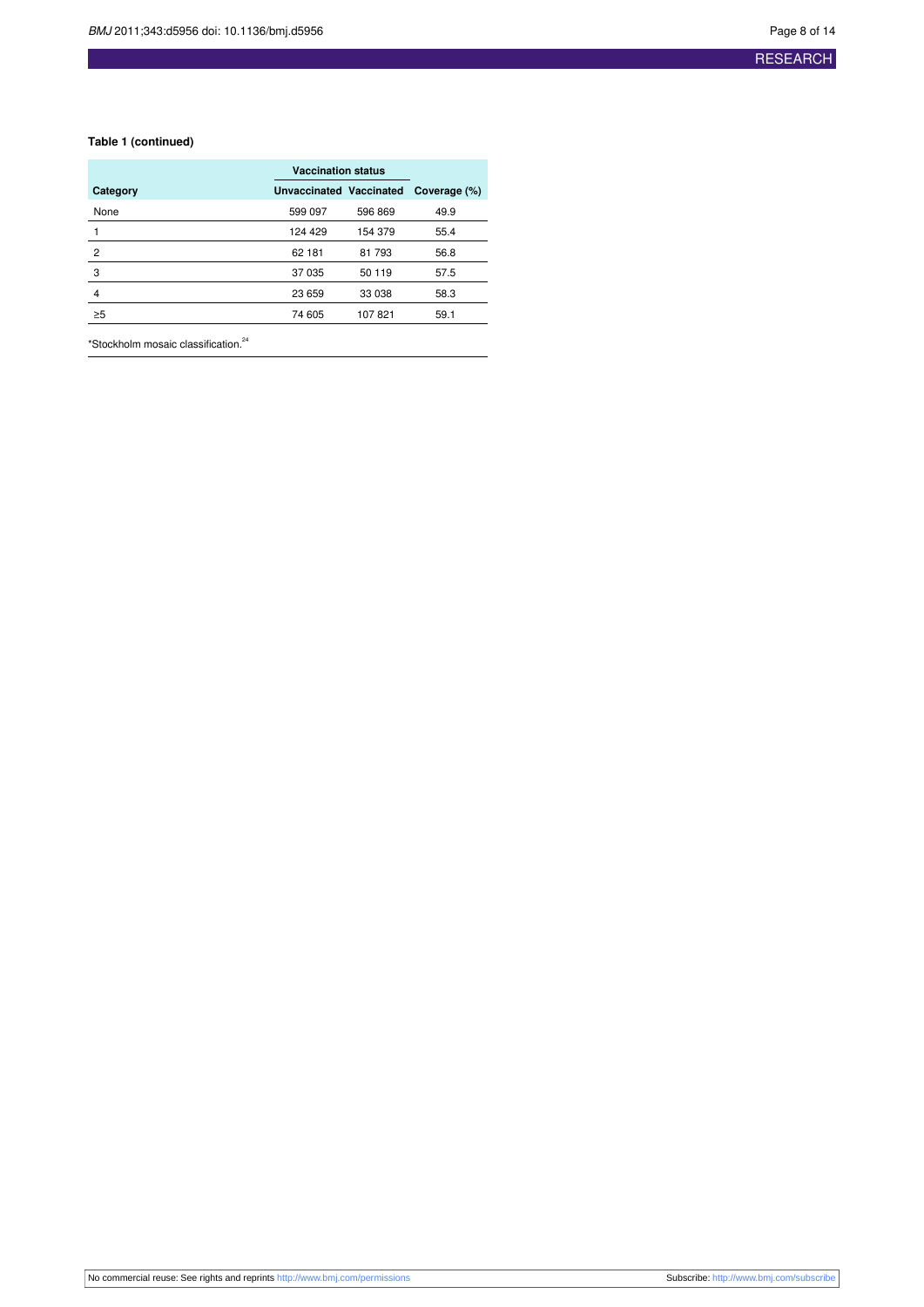<span id="page-8-0"></span>Table 2| Associations of defined prevalent diseases with vaccination status (vaccinated versus unvaccinated), in subcohorts vaccinated **in early and late phases of H1N1 vaccination campaign in Stockholm county, Sweden**

| Diseases and vaccination status | No   | Prevalence odds ratios (95% CI) |
|---------------------------------|------|---------------------------------|
| <b>Neurological diseases</b>    |      |                                 |
| Bell's palsy                    |      |                                 |
| Unvaccinated                    | 3236 | 1.00 (reference)                |
| ≤45 days                        | 1998 | 1.26 (1.19 to 1.34)             |
| >45 days                        | 1816 | 1.01 (0.95 to 1.08)             |
| Guillain-Barré syndrome:        |      |                                 |
| Unvaccinated                    | 408  | 1.00 (reference)                |
| ≤45 days                        | 322  | 1.29 (1.11 to 1.50)             |
| >45 days                        | 188  | 0.79 (0.67 to 0.95)             |
| Multiple sclerosis:             |      |                                 |
| Unvaccinated                    | 1275 | 1.00 (reference)                |
| ≤45 days                        | 1866 | 2.97 (2.76 to 3.20)             |
| >45 days                        | 654  | 0.92 (0.83 to 1.01)             |
| Anaesthesia or hypoaesthesia:   |      |                                 |
| Unvaccinated                    | 991  | 1.00 (reference)                |
| ≤45 days                        | 671  | 1.40 (1.26 to 1.55)             |
| >45 days                        | 504  | 0.92 (0.82 to 1.02)             |
| Paraesthesia:                   |      |                                 |
| Unvaccinated                    | 5436 | 1.00 (reference)                |
| ≤45 days                        | 3605 | 1.36 (1.30 to 1.42)             |
| >45 days                        | 3005 | 1.01 (0.97 to 1.06)             |
| Polyneuropathy:                 |      |                                 |
| Unvaccinated                    | 1559 | 1.00 (reference)                |
| ≤45 days                        | 1556 | 1.46 (1.36 to 1.57)             |
| >45 days                        | 833  | 0.95 (0.88 to 1.04)             |
| Narcolepsy:                     |      |                                 |
| Unvaccinated                    | 86   | 1.00 (reference)                |
| ≤45 days                        | 61   | 1.35 (0.96 to 1.90)             |
| >45 days                        | 57   | 1.19 (0.84 to 1.68)             |
| Narcolepsy (aged ≤20 years):    |      |                                 |
| Unvaccinated                    | 1    | 1.00 (reference)                |
| ≤45 days                        | 3    | 3.53 (0.31 to 39.8)             |
| >45 days                        | 3    | 2.69 (0.25 to 28.5)             |
| Autoimmune diseases             |      |                                 |
| Rheumatoid arthritis:           |      |                                 |
| Unvaccinated                    | 4861 | 1.00 (reference)                |
| $≤45$ days                      | 5894 | 2.03 (1.95 to 2.11)             |
| >45 days                        | 2695 | 0.94 (0.89 to 0.98)             |
| Inflammatory bowel disease:     |      |                                 |
| Unvaccinated                    | 6058 | 1.00 (reference)                |
| ≤45 days                        | 4946 | 1.79 (1.72 to 1.86)             |
| >45 days                        | 3838 | 1.17 (1.12 to 1.22)             |
| Type 1 diabetes*:               |      |                                 |
| Unvaccinated                    | 268  | 1.00 (reference)                |
| ≤45 days                        | 1086 | 6.17 (5.36 to 7.10)             |
| >45 days                        | 219  | 0.77 (0.64 to 0.92)             |
| *Population born 1990 or later. |      |                                 |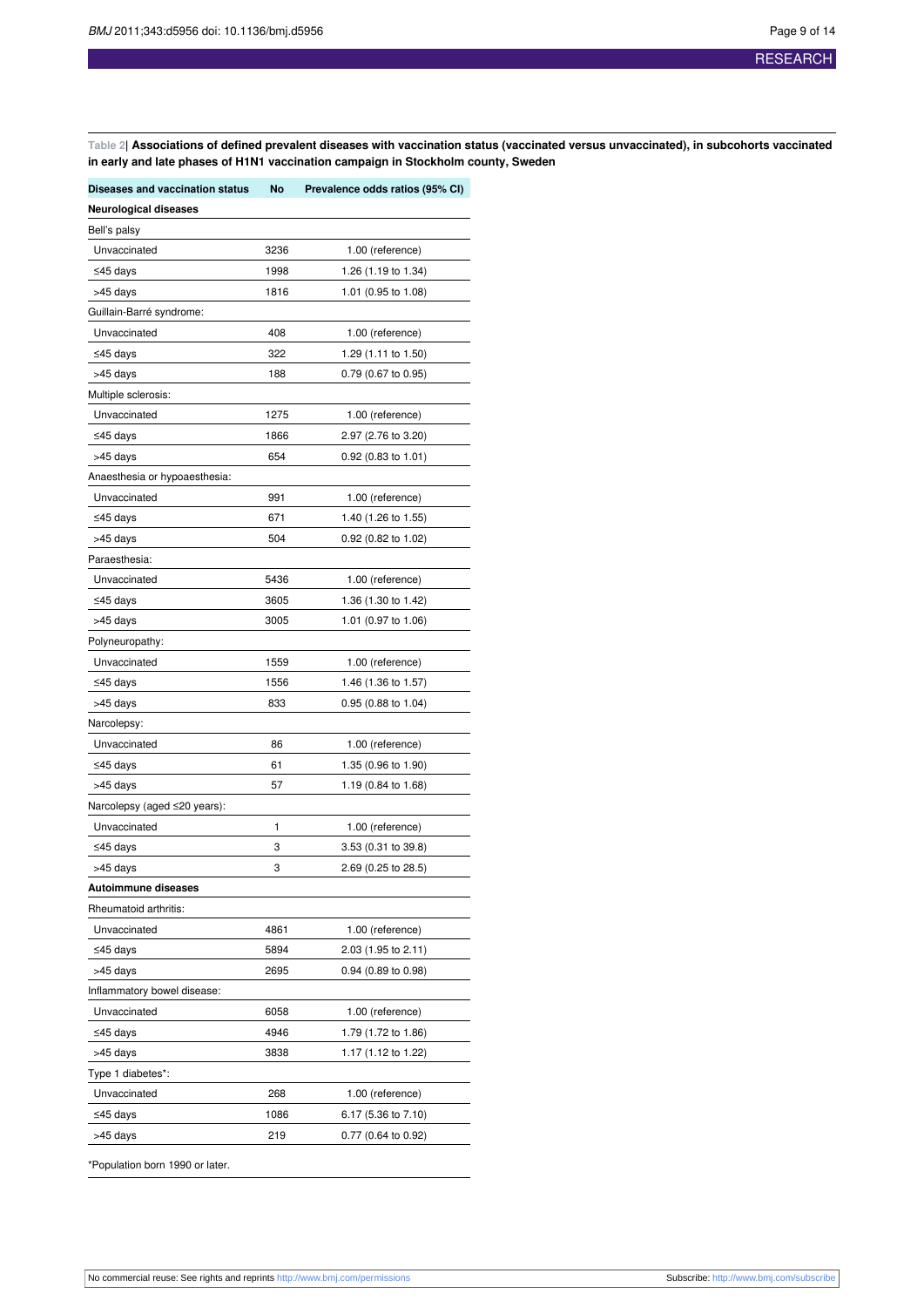<span id="page-9-0"></span>Table 3| Risk of selected neurological and autoimmune diseases in vaccinated versus unvaccinated cohort and in subcohorts vaccinated **in early and late phases of H1N1 vaccination campaign in Stockholm county, Sweden**

|                                 | Hazard ratio (95% CI)* |                     |  |  |
|---------------------------------|------------------------|---------------------|--|--|
| Diseases and vaccination status | Model 1                | Model 2             |  |  |
| <b>Neurological diseases</b>    |                        |                     |  |  |
| Bell's palsy:                   |                        |                     |  |  |
| All vaccinated                  | 1.35 (1.14 to 1.59)    | 1.25 (1.06 to 1.48) |  |  |
| ≤45 days                        | 1.49 (1.23 to 1.81)    | 1.34 (1.11 to 1.64) |  |  |
| >45 days                        | 1.19 (0.97 to 1.47)    | 1.16 (0.94 to 1.43) |  |  |
| Guillain-Barré syndrome:        |                        |                     |  |  |
| All vaccinated                  | 1.27 (0.79 to 2.06)    | 1.07 (0.66 to 1.74) |  |  |
| ≤45 days                        | 1.40 (0.81 to 2.42)    | 1.08 (0.62 to 1.87) |  |  |
| >45 days                        | 1.13 (0.61 to 2.09)    | 1.07 (0.58 to 1.99) |  |  |
| Multiple sclerosis:             |                        |                     |  |  |
| All vaccinated                  | 0.99 (0.73 to 1.35)    | 0.93 (0.68 to 1.26) |  |  |
| ≤45 days                        | 1.17 (0.82 to 1.66)    | 1.04 (0.72 to 1.48) |  |  |
| >45 days                        | 0.81 (0.54 to 1.21)    | 0.80 (0.54 to 1.20) |  |  |
| Anaesthesia or hypoaesthesia:   |                        |                     |  |  |
| All vaccinated                  | 1.18 (0.87 to 1.61)    | 1.05 (0.77 to 1.43) |  |  |
| ≤45 days                        | 1.50 (1.06 to 2.12)    | 1.23 (0.86 to 1.74) |  |  |
| >45 days                        | 0.86 (0.57 to 1.30)    | 0.84 (0.56 to 1.27) |  |  |
| Paraesthesia:                   |                        |                     |  |  |
| All vaccinated                  | 1.20 (1.08 to 1.33)    | 1.11 (1.00 to 1.23) |  |  |
| ≤45 days                        | 1.43 (1.27 to 1.61)    | 1.25 (1.10 to 1.41) |  |  |
| >45 days                        | $0.96$ (0.83 to 1.10)  | 0.94 (0.82 to 1.09) |  |  |
| Polyneuropathy:                 |                        |                     |  |  |
| All vaccinated                  | 1.33 (1.11 to 1.59)    | 1.11 (0.92 to 1.32) |  |  |
| ≤45 days                        | 1.40 (1.15 to 1.71)    | 1.09 (0.89 to 1.33) |  |  |
| >45 days                        | 1.22 (0.97 to 1.53)    | 1.14 (0.90 to 1.44) |  |  |
| Narcolepsy:                     |                        |                     |  |  |
| All vaccinated                  | 1.45 (0.56 to 3.75)    | 1.25 (0.47 to 3.30) |  |  |
| ≤45 days                        | 1.82 (0.63 to 5.21)    | 1.38 (0.46 to 4.17) |  |  |
| >45 days                        | 1.10 (0.34 to 3.59)    | 1.12 (0.34 to 3.66) |  |  |
| Narcolepsy (aged ≤20 years):    |                        |                     |  |  |
| All vaccinated                  | 1.54 (0.30 to 7.89)    | 1.54 (0.30 to 8.01) |  |  |
| ≤45 days                        | 0.67 (0.06 to 7.70)    | 0.58 (0.05 to 6.69) |  |  |
| >45 days                        | 2.06 (0.38 to 11.0)    | 2.21 (0.41 to 11.8) |  |  |
| Autoimmune diseases             |                        |                     |  |  |
| Rheumatoid arthritis:           |                        |                     |  |  |
| All vaccinated                  | 1.03 (0.89 to 1.19)    | 0.94 (0.81 to 1.09) |  |  |
| ≤45 days                        | 1.17 (0.99 to 1.38)    | 1.01 (0.86 to 1.20) |  |  |
| >45 days                        | $0.86$ (0.71 to 1.04)  | 0.84 (0.69 to 1.02) |  |  |
| Inflammatory bowel disease:     |                        |                     |  |  |
| All vaccinated                  | 1.22 (1.04 to 1.42)    | 1.13 (0.97 to 1.32) |  |  |
| $≤45$ days                      | 1.43 (1.20 to 1.71)    | 1.25 (1.04 to 1.50) |  |  |
| >45 days                        | 1.01 (0.83 to 1.23)    | 1.00 (0.82 to 1.22) |  |  |
| Type 1 diabetes†:               |                        |                     |  |  |
| All vaccinated                  | 1.03 (0.70 to 1.53)    | 0.99 (0.67 to 1.47) |  |  |
| $≤45$ days                      | 1.21 (0.77 to 1.89)    | 1.13 (0.72 to 1.78) |  |  |
| >45 days                        | $0.91$ (0.59 to 1.41)  | 0.88 (0.57 to 1.38) |  |  |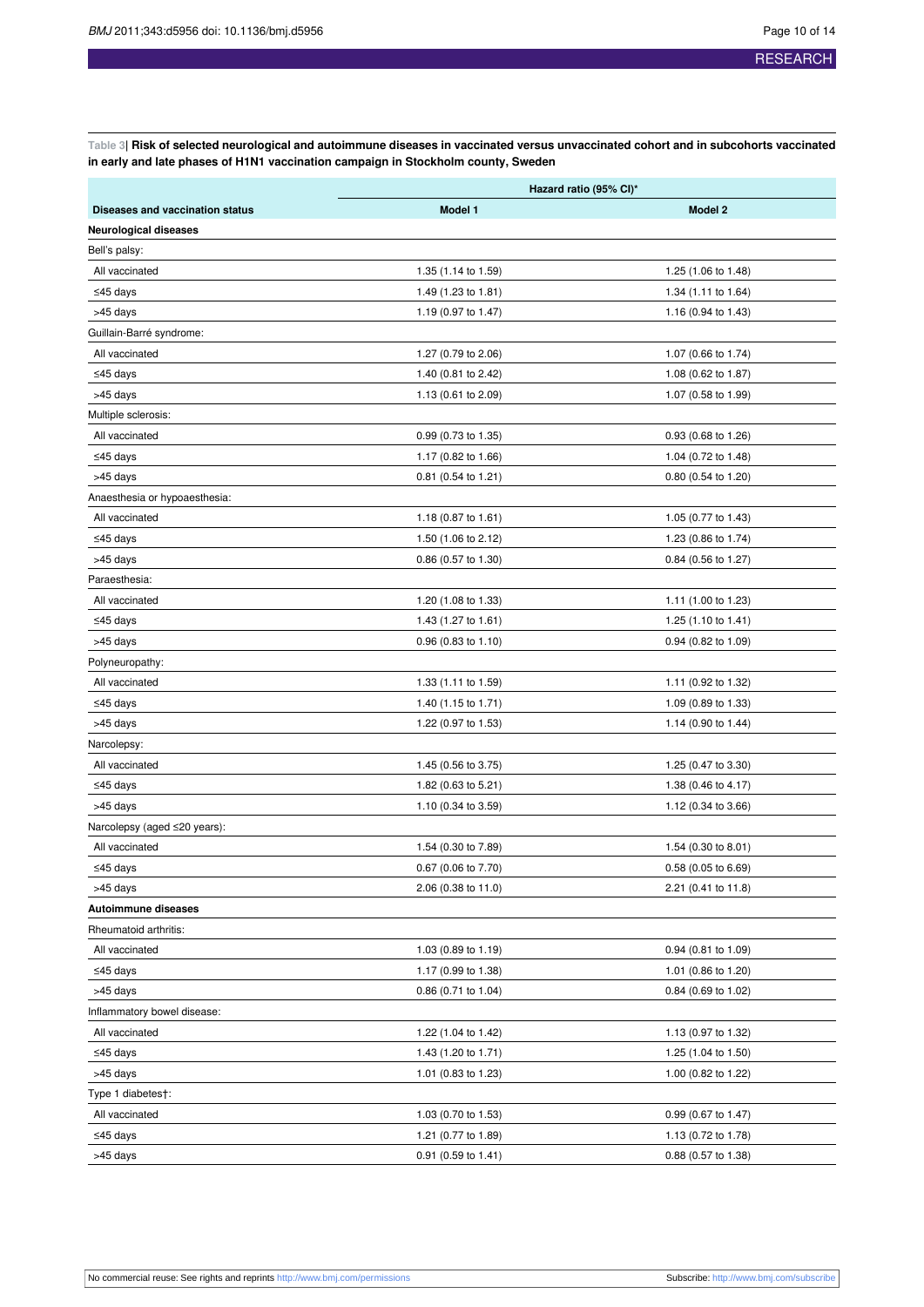#### **Table 3 (continued)**

|                                 | Hazard ratio (95% CI)* |         |  |
|---------------------------------|------------------------|---------|--|
| Diseases and vaccination status | Model 1                | Model 2 |  |

Both models were adjusted for age, sex, and socioeconomic status. Model 2 was further adjusted for healthcare consumption (number of hospital admissions and visits to specialist care one year before pandemic period).

\*Cox's regression analyses.

†Population born 1990 or later.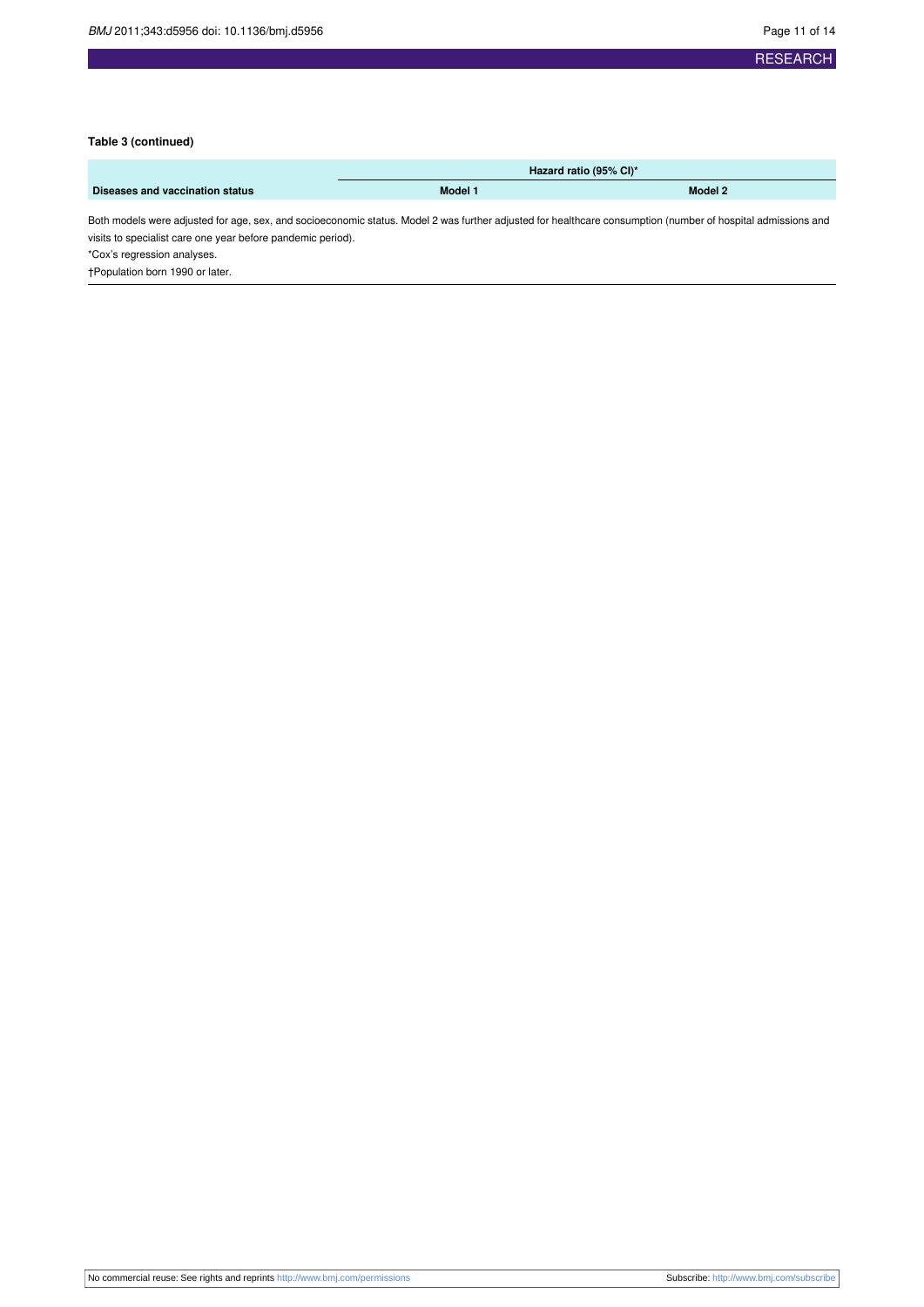<span id="page-11-0"></span>Table 4| Number and risk of neurological or autoimmune diseases among vaccinated cohort, stratified according to time since vaccination (≤6 weeks and >6 weeks) and vaccination in early and late phases of H1N1 vaccination campaign in Stockholm county, Sweden

|                                     | $\leq$ 6 weeks after vaccination |                            |                 | >6 weeks after vaccination |                 |                               |                 |                            |
|-------------------------------------|----------------------------------|----------------------------|-----------------|----------------------------|-----------------|-------------------------------|-----------------|----------------------------|
|                                     |                                  | <b>Early phase</b>         |                 | Late phase                 |                 | Early phase                   | Late phase      |                            |
| Outcome                             | No of<br>events                  | Hazard ratio* (95%<br>CI() | No of<br>events | Hazard ratio* (95%<br>CI   | No of<br>events | Hazard ratio* (95%<br>CI()    | No of<br>events | Hazard ratio* (95%<br>CI() |
| Neurological<br>diseases:           |                                  |                            |                 |                            |                 |                               |                 |                            |
| Bell's palsy                        | 37                               | 1.74 (1.16 to 2.59)        | 21              | 1.02 (0.64 to 1.63)        | 145             | 1.26 (1.01 to 1.57)           | 130             | 1.16 (0.92 to 1.45)        |
| Guillain-Barré<br>syndrome          | 3                                | 0.72 (0.19 to 2.66)        | 3               | 1.92 (0.68 to 5.40)        | 20              | 1.18 (0.64 to 2.17)           | 13              | 0.92 (0.45 to 1.89)        |
| Multiple sclerosis                  | 12                               | 1.35 (0.68 to 2.67)        | 8               | 1.17 (0.53 to 2.57)        | 36              | $0.95(0.63 \text{ to } 1.44)$ | 26              | 0.71 (0.45 to 1.12)        |
| Anaesthesia or<br>hypoaesthesia     | 8                                | 1.61 (0.77 to 3.39)        | $\overline{7}$  | 1.04 (0.43 to 2.55)        | 50              | 1.15 (0.78 to 1.69)           | 29              | 0.79 (0.50 to 1.24)        |
| Paraesthesia                        | 90                               | 1.60 (1.25 to 2.05)        | 55              | 1.23 (0.91 to 1.65)        | 360             | 1.17 (1.02 to 1.34)           | 245             | 0.87 (0.75 to 1.02)        |
| Polyneuropathy                      | 33                               | 1.13 (0.75 to 1.70)        | 28              | 1.79 (1.16 to 2.77)        | 156             | 1.07 (0.86 to 1.34)           | 90              | 1.01 (0.77 to 1.31)        |
| Narcolepsy                          | 1                                | 0.98 (0.10 to 9.67)        | 0               |                            | 6               | 1.57 (0.45 to 5.50)           | 5               | 1.42 (0.40 to 5.08)        |
| Narcolepsy (age<br>$\leq$ 20 years) | 0                                |                            | 0               |                            | $\mathbf{1}$    | 0.58 (0.05 to 6.72)           | 5               | 2.25 (0.42 to 12.1)        |
| Autoimmune<br>diseases:             |                                  |                            |                 |                            |                 |                               |                 |                            |
| Rheumatoid arthritis                | 40                               | 1.08 (0.74 to 1.57)        | 22              | 0.82 (0.52 to 1.28)        | 212             | 1.00 (0.83 to 1.20)           | 142             | 0.84 (0.68 to 1.04)        |
| Inflammatory bowel<br>disease       | 35                               | 1.10 (0.74 to 1.63)        | 27              | 1.00 (0.65 to 1.54)        | 168             | 1.29 (1.06 to 1.58)           | 130             | 1.01 (0.82 to 1.25)        |
| Type 1 diabetest                    | 6                                | 0.89 (0.31 to 2.52)        | 7               | 1.18 (0.47 to 2.96)        | 37              | 1.18 (0.72 to 1.94)           | 39              | 0.85 (0.52 to 1.38)        |

\*Adjusted for age, sex, socioeconomic status, and healthcare utilisation one year before start of follow-up.

†Population born 1990 or later.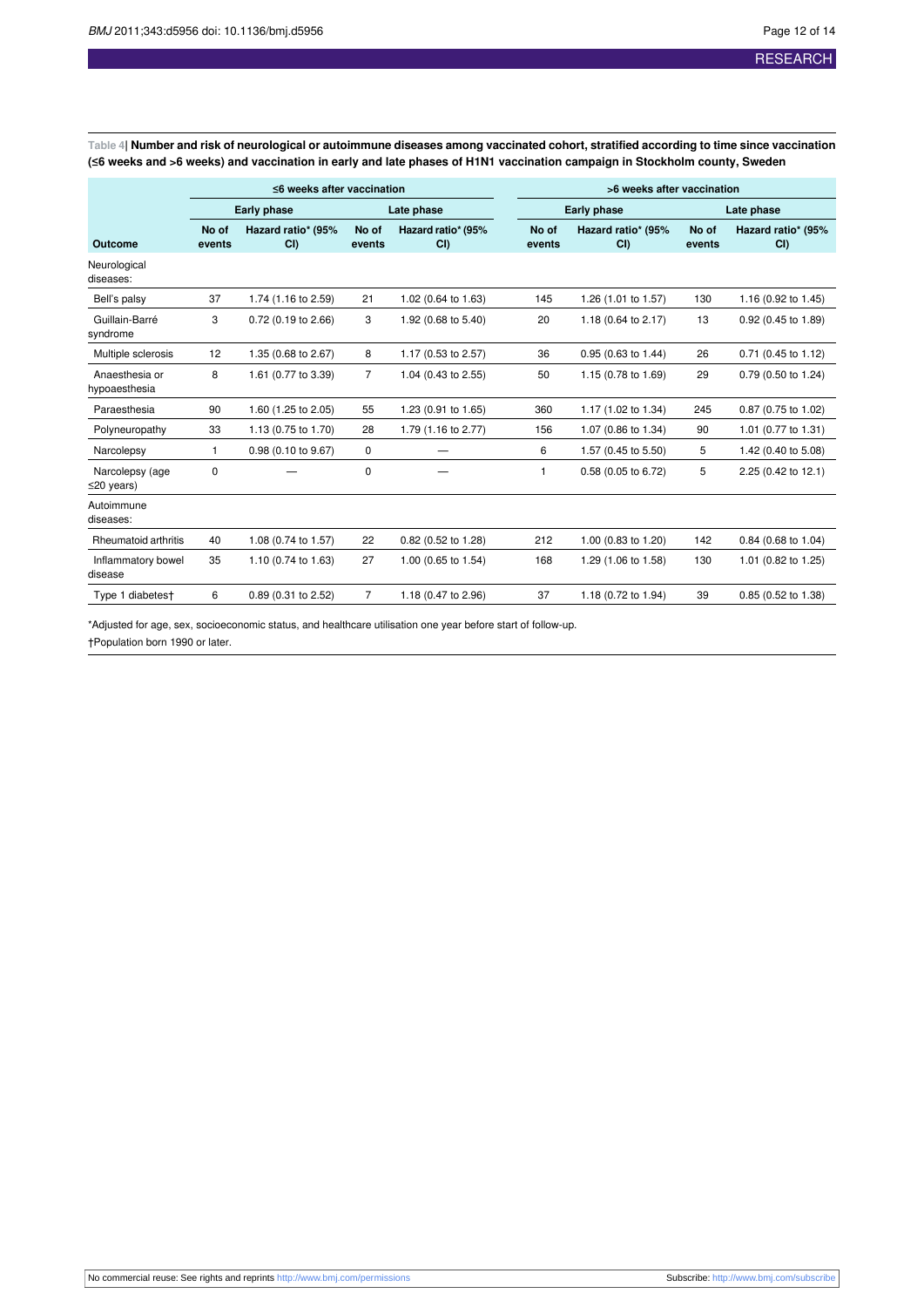<span id="page-12-0"></span>Table 5| Risk of death from any cause in vaccinated versus unvaccinated individuals in subcohorts vaccinated in early and late phases of **H1N1 vaccination campaign in Stockholm county, Sweden**

|                           |              |              | Hazard ratio (95% CI)* |                               |  |
|---------------------------|--------------|--------------|------------------------|-------------------------------|--|
| <b>Vaccination status</b> | No of people | No of deaths | Model 1                | Model 2                       |  |
| All vaccinated            | 1 024 019    | 6605         | 0.95(0.92 to 0.99)     | $0.85(0.82 \text{ to } 0.89)$ |  |
| ≤45 days                  | 446 770      | 4881         | 1.12 (1.08 to 1.16)    | $0.94$ (0.91 to 0.98)         |  |
| >45 days                  | 577 249      | 1724         | $0.67$ (0.63 to 0.70)  | $0.68$ (0.64 to 0.71)         |  |

Both models were adjusted for age, sex, and socioeconomic status. Model 2 was further adjusted for healthcare consumption (number of hospital admissions and visits to specialist care one year before pandemic period).

\*Cox's regression analysis.